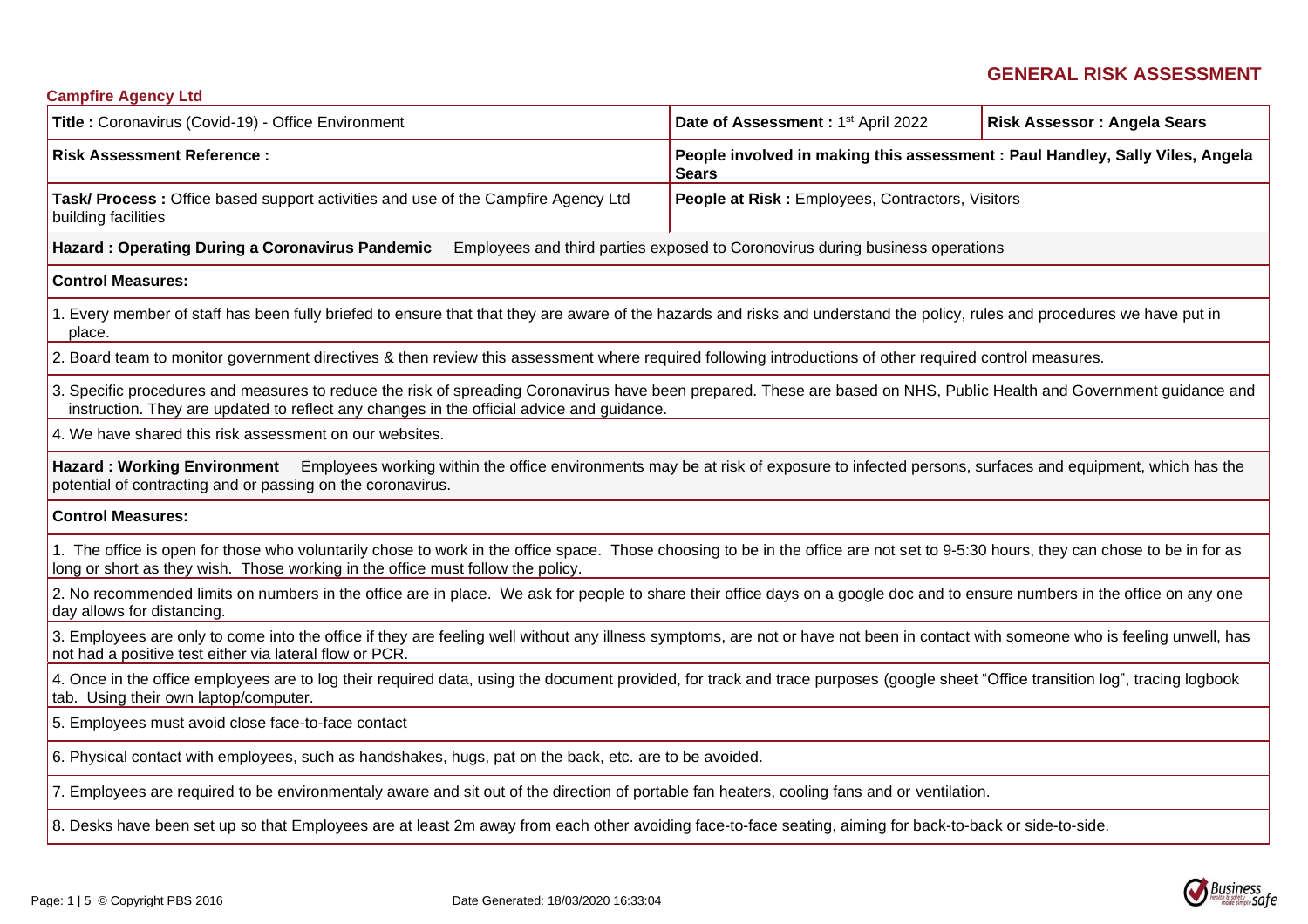9. Windows are to be opened to allow for air to flow throughout the building. During the cold weather it is not feasible to have windows open all day, therefore we ask for windows to be opened for short periods of time throughout the day,

10. As masks are not a specified requirement these will not be provided by Campfire. Should an employee wish to wear a mask they can do so, they will need to provide these themselves.

11. The server room is not to be used in any capacity. It is currently being used as a store room for spare desks and not deemed safe for employees.

**Hazard : Communal Food & Drink Preparation Areas** Potential risk or transfer of pathogens through cross contamination.

#### **Control Measures:**

- 1. When food or drinks are being prepared ensure that good hygiene standards are maintained.
- 2. Where spills of food or liquids occur, users must ensure that the work surfaces are left in a clean and sanitised condition.

3. Employees must not place their hands directly into food/waste bins or receptacles as there may be contaminated products, food or tissues inside.

- 4. Users of the preparation areas are required to wash their hands thoroughly before and after using these facilities
- 5. Users of the preparation areas are required to thoroughly clean the area and all touch points (kettles, cupboards, fridge, water cooler, taps, jars, dishwasher, ect,) after use with suitable cleaner.
- 6. No tea towels are to be used, only paper towels which are made available.
- 7. No food to be stored in the fridge overnight, employees are to bring in their food for the day and taking home with them what remains.
- 8. The microwave oven should be left in a clean condition and wiped out afer use.
- 9. Crockery and Cultery must not be left on the work surfaces.

10. A dishwasher is available and must be used to thoroughly clean crockery and cutlery.

**Hazard : Waste Material** Potential risk or transfer of pathogens through cross contamination as a result of contact with waste.

# **Control Measures:**

- 1. Waste bins are provided at employee desk areas and within food/drink preparation areas.
- 2. Employees must not place their hands directly into food/waste bins or receptacles as their may be contaminated products, food or tissues inside.
- 3. Disposable tissues, should be used when coughing and or sneezing then put the tissue in a bag or pocket then throw the tissue in the bin.
- 4. All waste bins and receptacles are emptied on a twice weekly basis by the contracted cleaning staff.

5. Employees are required to have consideration for contracted cleaning staff with regards to discarded tissues, food, etc in order to prevent cleaning staff being accidently contaminated.

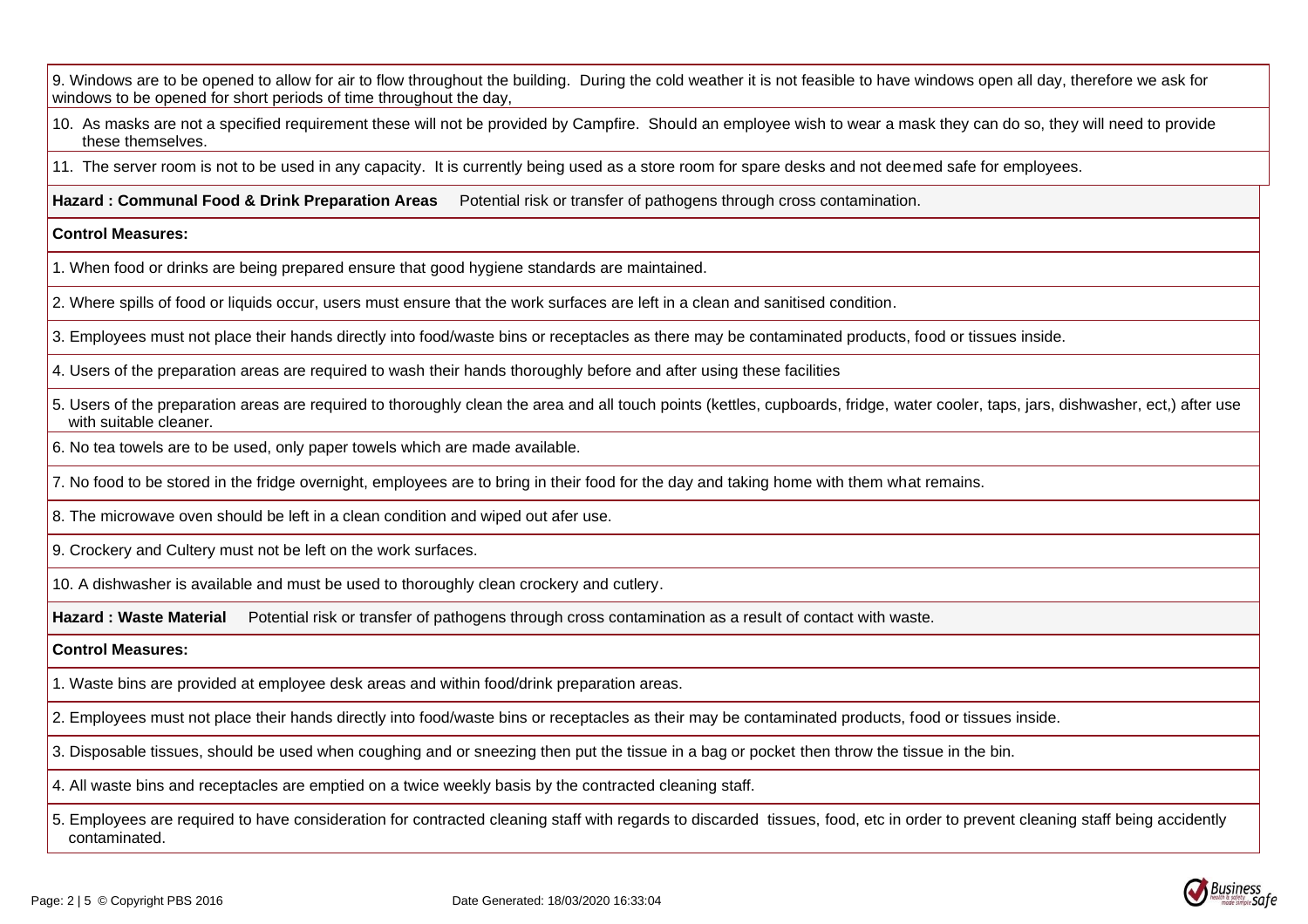**Hazard : Client Meetings and Meeting Rooms** Potential risk or transfer of pathogens close contact to other persons.

## **Control Measures:**

1. Communications/meetings in enclosed spaces such as conference room/meeting rooms should only be undertaken for essential business needs and kept as short as possible.

2. Employees in attendance in Conference/meeting rooms must ensure that they sit a sufficent distance away from each other.

3. Where meetings are required to be undertaken with external clients, these should be performed via video link or telephone.

4. No on site client meetings or visitors until further notice – unless completely necessary in which case follow Covid 19 policy requirements.

5. Only those that are absolutely necessary should attend a face to face meeting.

6. Windows are to be opened to allow for air to flow throughout the building. During the cold weather this can be for a short period before and after meetings.

8. There will be no physical sharing of anything during these meetings.

9. Each employee has been provided with a headset, which must not be shared, for the purposes of online meetings.

**Hazard : Smoking Shelters** Inhalation of second hand tobacco smoke and or vapours from e-cigarettes may result in adverse coronavirus health effects.

# **Control Measures:**

1. Smoking tobacco or e-cigarettes is confined to outside

**Hazard : IT and other Equipment** Direct contact with potentially cross contaminated IT equipment may cause adverse coronavirus health effects.

**Control Measures:**

1. Employees are required to ensure that all IT and other equipment, such as keyboards, screens are cleaned/disinfected on a regular basis throughout the working day with suitable wipes/cleaning methods that does not damage equipment. A deep clean to be carried out before leaving the office for the day.

2. Employees should refrain from using each others IT and other equipment, in order to prevent accidental cross contamination.

3. Employees are requested to sanitise all communal equipment before and after use with a cleaner that is suitable for the equipment being cleaned.

Hazard : Telephone Equipment Direct contact with potentially cross contaminated telephone equipment that may cause adverse coronavirus health effects.

# **Control Measures:**

1. Only use the office telephone equipment on your desk, to prevent cross contamination.

2. Employees are advised against sharing their head sets and personal moblie phones with other employees, in order to prevent accidental cross contamination.

3. Employees are required to ensure that all workphones (if used) and head sets are cleaned/disinfected on a regular basis throughout the working day, with suitable wipes/cleaning methods that does not damage equipment

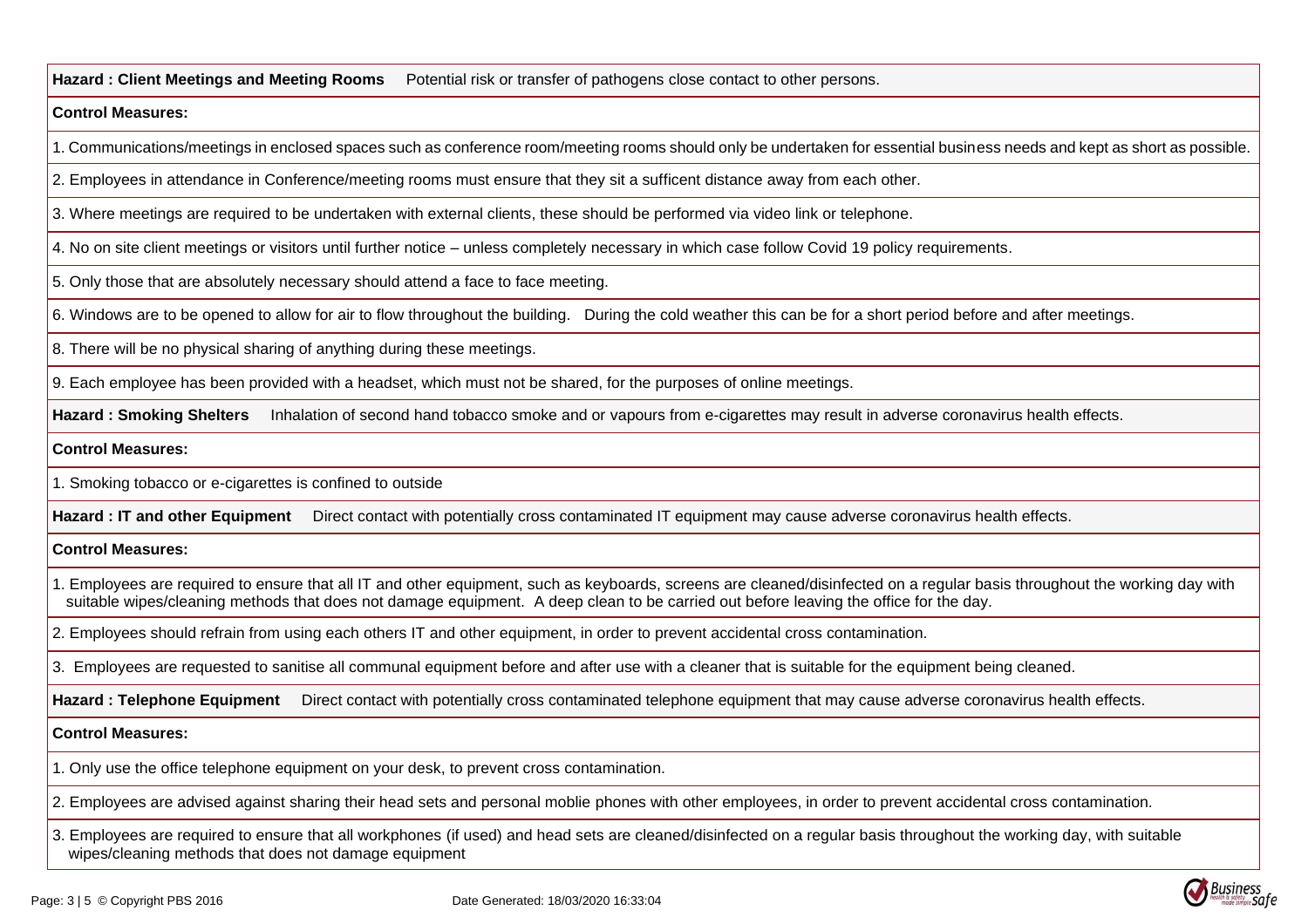Hazard : Welfare Falilities Cross contamination from contaminated surfaces from bodily fluids may have a detremental effect on health.

### **Control Measures:**

- 1. Where welfare facilities are required to be used during the working day, an awareness of surfaces (toilets, sinks, door handles, bar soap, and liquid soap dispensers, etc) and objects which are visibly contaminated with body fluids must be observed and not touched where possible. These should be wiped before and after use, with suitable wipes/cleaning methods that does not damage equipment.
- 2. Employees are required to ensure that the toilet seat is in the close position before flushing, in order to prevent flushing aerosols becoming airborne and contaminating the facility with potential pathogens.

3. Employees are to clean their hands after using the toilet, by washing their hands with soap and water for at least 20 seconds, following the handwashing guidelines.

**Hazard : Coat Rack** Cross contamination from contact with items of clothing may have a detremental effect on health.

#### **Control Measures:**

1. Employees are required to ensure that coats, scarfs and other outdoor items are stored seprately avoiding contact with other personal items.

Hazard : Vulnerable Employees Vulnerable employees with existing health conditions are at a higher risk of contracting Covid-19, which may have a significant increased adverse affect on their health and welbeing.

## **Control Measures:**

- 1. Where employees have a family member(s) who is/are immunosupressed they must inform their management team.
- 2. Physical contact with other employees, such as handshakes, hugs, etc are to be avoided.

3. Working from home has been put in place for those that are vulnerable.

- 4. Vulnerable employees to clean their hands frequently, using an alcohol-based hand sanitiser that contains at least 60-95% alcohol, or to wash their hands with soap and water for at least 20 seconds.
- 5. Vulnerable employees must not touch their eyes, nose or mouth, if their hands are not clean
- 6. Vulnerable employees must ensure that a safe distance is maintained from other employees for the duration of the working day.

**Hazard : Cleaning & Hygiene** Inadequate cleaning & hygiene standards pose a risk of contracting the infection and cross contaminating and surfaces.

#### **Control Measures:**

- 1. Contracted cleaning staff will be coming in twice a week
- 2. Regular, daily cleaning will be the responsibility of each individual working in the office. Cleaning regimes will be significantly increased along with he frequency of cleaning of hard surfaces or touch points (floors, handrails, door handles, passenger lifts, building equipment buttons, switches, etc).
- 3. Suitable disinfectant cleaning products are used by the contracted cleaning staff and provided for employees use.